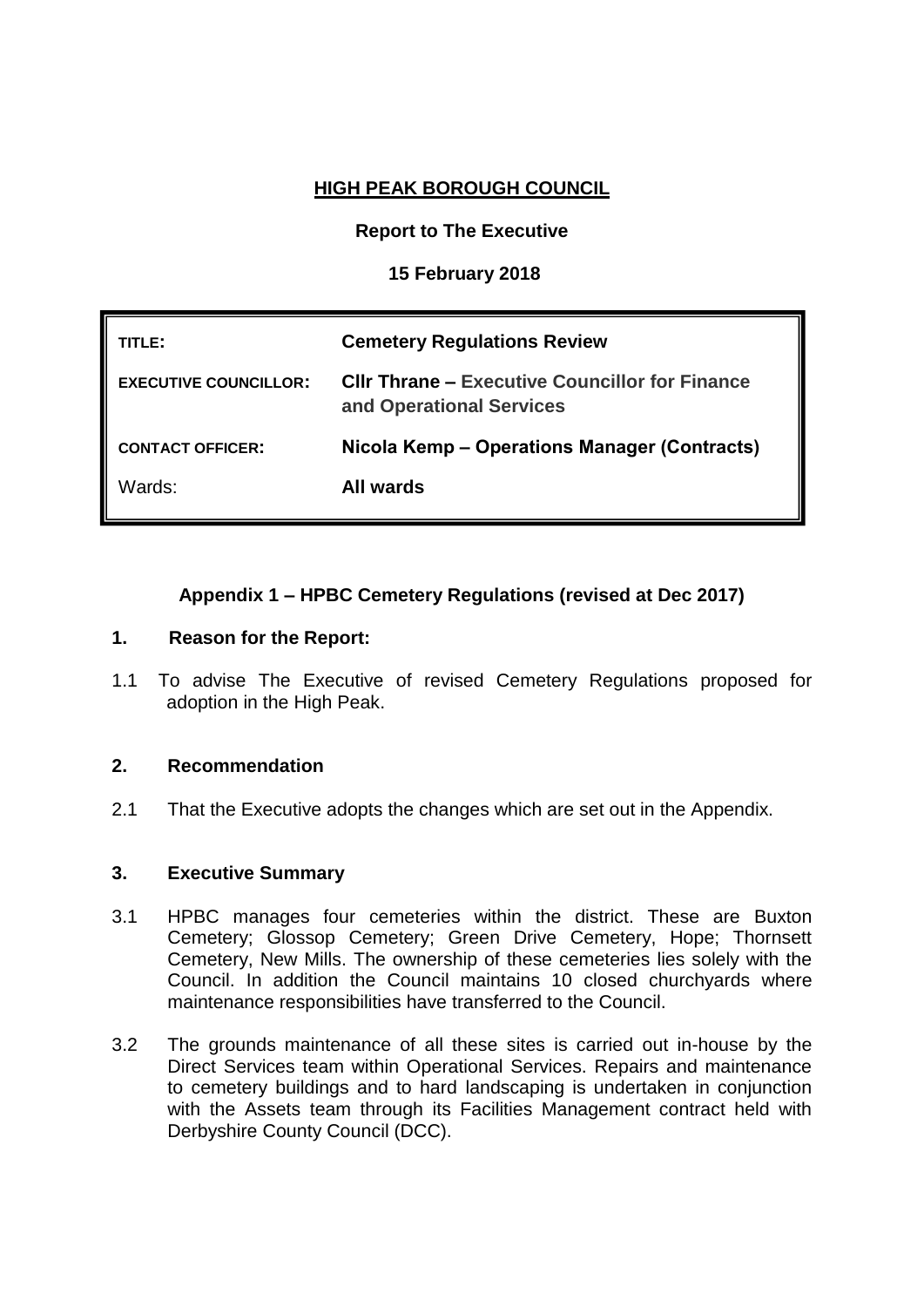- 3.3 The provision of a means to bury the deceased who pass away within the district is a statutory obligation of this Council. With the current efficiency agenda, the Council needs to consider alternative ways of delivering services as efficiently and effectively as possible.
- 3.4 An Internal Audit was conducted in the summer of 2017 on the cemeteries service. This identified that the existing Cemetery Regulations have not been updated for several years. As a result it was recommended they are reviewed to update and standardise them across the Alliance wherever possible.
- 3.5 A summary of the changes included in the revised regulations as highlighted in Appendix 1 are:
	- Minor revisions to the time we can accept the last cremated remains burial.
	- Burials between Boxing Day and New Year's Day will no longer be permitted.
	- Telephone burial bookings will not be accepted.
	- Evidence of legal title to a grave plot will be required to book any burial when grave deeds are not available. Such title to be: Forms of Assignment, Grant of Probate, Grant of Letters of Administration, Form of Assent and/or Statutory Declarations will be necessary, dependant on the circumstances of the deceased and applicant.
	- Those arranging a coffin burial are to arrange for an existing memorial headstone to be removed before the grave is excavated for a further burial.
	- The person (usually a Funeral Director) making the burial booking shall be liable for all fees and charges relating to cemetery services.
	- A reduction in the length of burial rights from 80 to 50 years.
	- Confirmation of the Council's responsibilities regarding maintenance at closed churchyards.
- 3.6 Funeral directors and Memorial Masons as our key stakeholders will be consulted with in regards to the revised regulations, with implementation planned to occur in April 2018 unless the received responses raise any significant concerns. The regulations once fully adopted will be made available on the Council's website, with relevant webpages updated accordingly and copies sent to all Funeral Directors and Memorial Masons with whom we work. In addition a shortened version will be displayed at our cemeteries for the public to view.

#### **4. How this report links to Corporate Priorities**

4.1 Protecting and Improving the Environment - The Council wishes to ensure provision of quality open spaces as high quality open space encourages healthier lifestyles and ensures the area has an image as one in which it is a good to live and conduct business. Cemetery sites whilst providing important services support overall corporate objectives alongside encouraging environmental sustainability and biodiversity.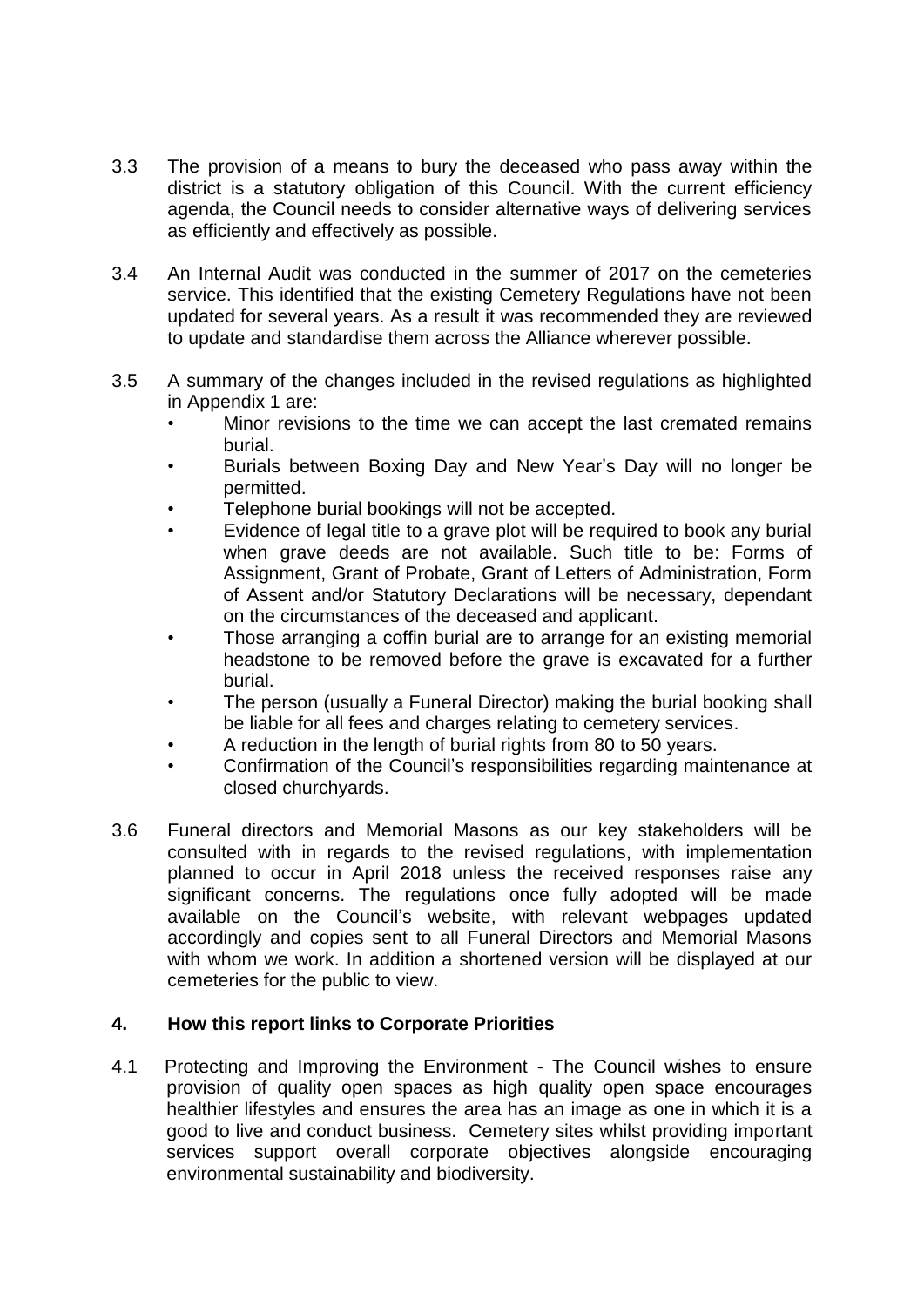4.2 Meeting financial challenges and providing value for money - The management and maintenance of the cemeteries and closed churchyards under the Council's control has an impact on Council resources.

### 5. **Options**

- 5.1 There are two options available to the Council at this time, these are:
	- 1. To adopt the revised regulations **(recommended)**
	- 2. To not adopt the revised regulations (not recommended)

#### **6. Implications**

- 6.1 Community Safety (Crime and Disorder Act 1998) None.
- 6.2 Workforce As detailed within the report.
- 6.3 Equality and Diversity/Equality Impact Assessment This report has been prepared in accordance with the Council's Diversity and Equality Policies.
- 6.4 Financial Considerations As detailed within the report.
- 6.5 Legal

This report proposes changes to the Cemetery Regulations which are made pursuant to Regulation 3(1) of the Local Authorities' Cemeteries Order 1977 and under Section 214 of the Local Government Act 1972. Under Section 3 of the Order, a burial authority may do all such things as they consider necessary or desirable for the proper management, regulation and control of a cemetery and under Section 4, A burial authority may enclose, lay out and embellish a cemetery in such manner as they think fit, and from time to time improve it, and shall keep the cemetery in good order and repair, together with all buildings, walls and fences thereon and other buildings provided for use therewith. Notwithstanding the wide powers available to the authority in respect of management of the cemeteries, the authority should consult with key stakeholders and service users and consider any responses before authorising the proposed changes.

- 6.6 Sustainability Sustainability considerations have been embedded in the proposed future management options.
- 6.7 Internal and External Consultation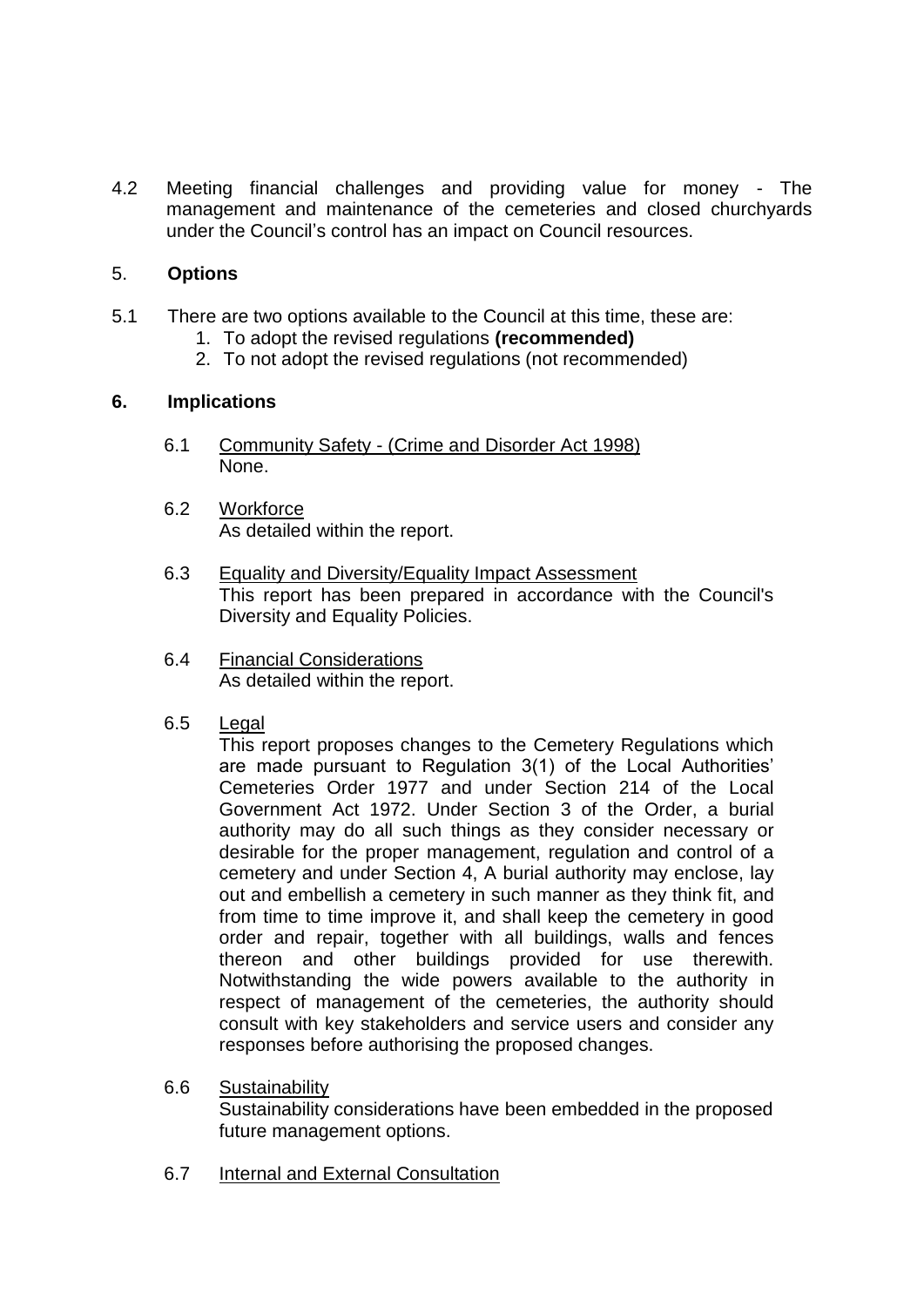A desk study of burial right lengths in cemeteries in neighbouring council areas has been conducted.

6.8 Risk Assessment None.

#### **Keith Parker Head of Operational Services**

| <b>Background Papers</b> | Location |
|--------------------------|----------|
|                          |          |

Current HPBC cemetery regulations HPBC website Nicola Kemp (Operations

**Contact details** 

Manager – Contract Management)

#### 7. **Background**

- 7.1 HPBC manages four cemeteries within the district. These are Buxton Cemetery; Glossop Cemetery; Green Drive Cemetery, Hope; Thornsett Cemetery, New Mills The ownership of these cemeteries lies solely with the Council. In addition the Council maintains 10 closed churchyards where maintenance responsibilities have transferred to the Council.
- 7.2 The grounds maintenance of all these sites is carried out in-house by the Direct Services team within Operational Services. Repairs and maintenance to cemetery buildings and to hard landscaping is undertaken in conjunction with the Assets team through its Facilities Management contract held with Derbyshire County Council (DCC). At closed churchyards the Council has responsibility to maintain fences, paths, railings, walls but not the buildings that form part of the church.
- 7.3 The provision of a means to bury the deceased who pass away within the district is a statutory obligation of this Council. With the current efficiency agenda, the Council needs to consider alternative ways of delivering services as efficiently and effectively as possible.
- 7.4 An Internal Audit was conducted in the summer of 2017 on the cemeteries service. This identified that the existing Cemetery Regulations have not been updated for several years. As a result it was recommended they were reviewed to update and standardise them across the Alliance wherever possible.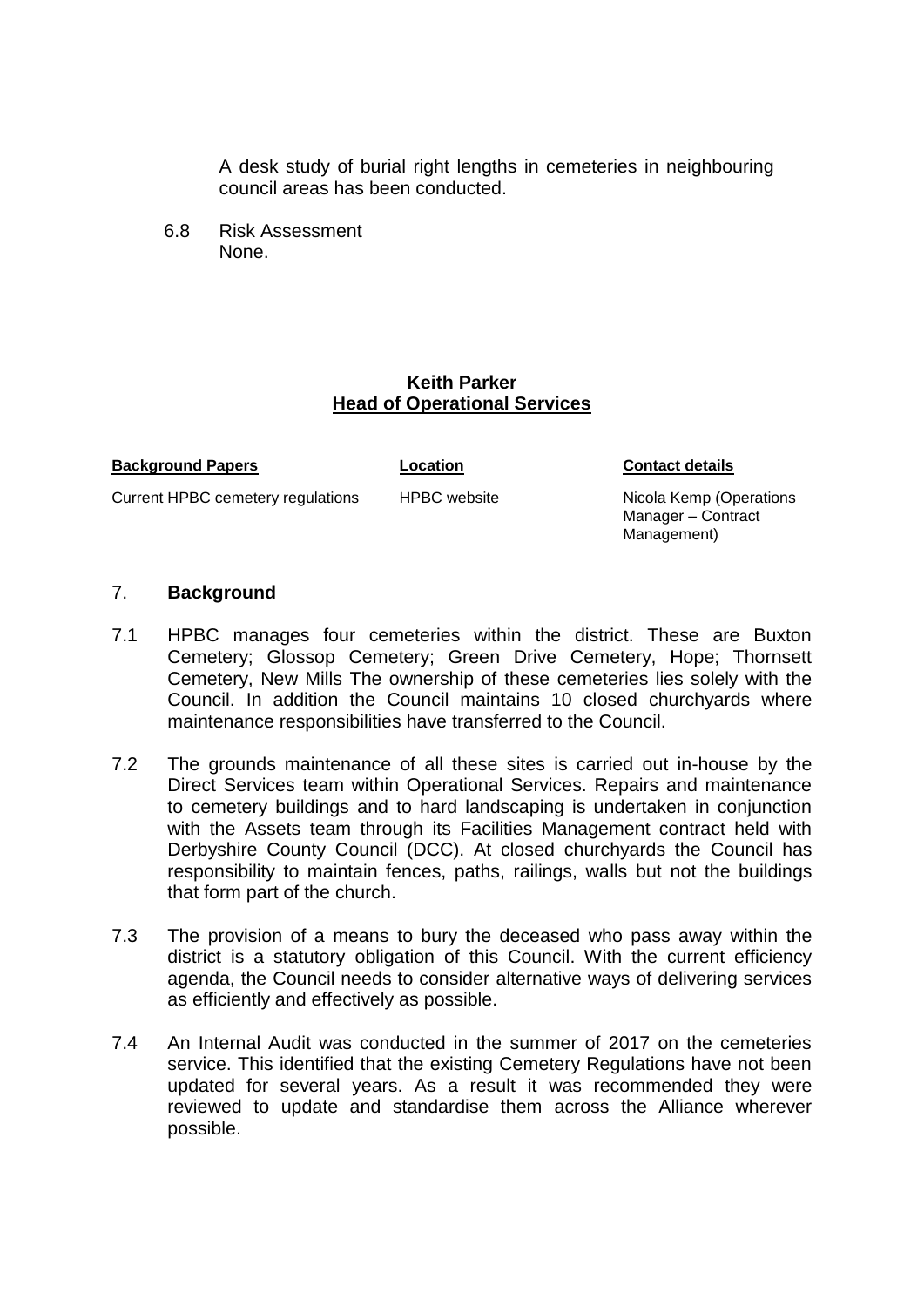7.5 This report seeks to advise this committee of the revisions that have taken place as part of this review.

## **8. Revisions to the Regulations**

- 8.1 A number of minor changes have been made to the proposed regulations for High Peak cemeteries in future, as provided at Appendix A. These include:
	- Minor revisions to the times we can accept the last cremated remains burial.
	- Burials between Boxing Day and New Year's Day will no longer be taken. Requests for burial bookings on these days are historically infrequent, avoiding burials on these days, when the Council operates on skeleton cover, reduces work pressures on the Direct Services team who undertake grave digging at our cemeteries.
	- Telephone burial bookings will be not be accepted. For the avoidance of doubt burial bookings should be made in writing via a Notice of Interment, this should be provided by e-mail or in hard copy three working days before the interment is due to occur.
	- Evidence of legal title to a grave plot will be required to book a burial when the original grave deeds are not available. Such title to be: Forms of Assignment, Grant of Probate, Grant of Letters of Administration, Form of Assent and/or Statutory Declarations will be necessary, dependant on the circumstances of the deceased and applicant. Previously the Council has accepted a signed indemnity in such situations.
	- Those arranging a coffin burial are to arrange for an existing memorial headstone to be removed before the grave can be excavated for a further burial, thus aiding grave digging and reducing the risk of causing damage to the headstone.
	- The person (usually a Funeral Director) making the burial booking shall be liable for all fees and charges relating to cemetery services. Prompt payment of an invoice (within 28 days of the invoice date) is also required; this is in line with the Council's standard payment arrangements.
	- A reduction in the length of burial rights this is covered in more detail in section 9 of this report.
	- Confirmation of the Council's responsibilities regarding maintenance at closed churchyards.

#### **9. Reduction in the length of burial rights**

9.1 Residents of the borough can currently pre-purchase an exclusive right to a burial in a grave plot at one of our cemeteries. This right effectively leases the grave, giving the owner exclusive rights as to who is buried within the grave space for a defined period of time. This is known as an "exclusive right of burial", as a result of such a purchase the owner receives a Grave Deed from the Council confirming this right.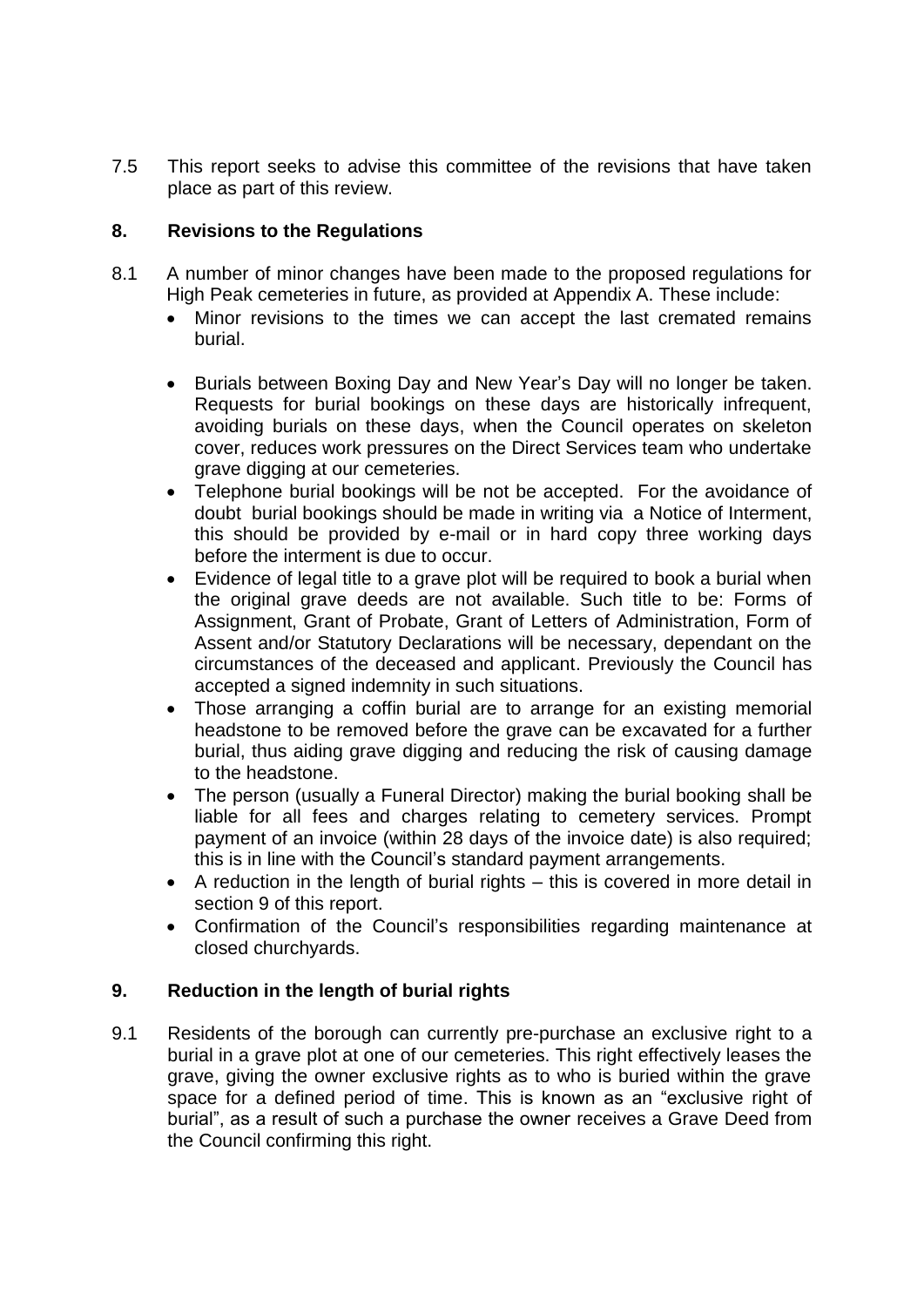- 9.2 The ownership of the exclusive right of burial and memorialisation of a grave, as confirmed by a Deed of Grant, becomes part of a person's estate. The owner can transfer this right to another party during his/her lifetime by a Deed of Assignment. On the death of the owner, the rules of inheritance apply as modified by the Administration of Estates Act 1925, which gave equal rights to all children of a marriage.
- 9.3 Currently at HPBC the length of the exclusive right of burial of a grave is for a period of 80 years. At Staffordshire Moorlands it is 100 years, although a report recently presented to members recommended that this length be reduced to 50 years. The lengths of burial in use across the country suggest that there has been a marked reduction in the last ten years in the length of burial rights offered. Councils have become increasingly aware that a reduction in right length has the potential to generate income in future years, particularly at a time when cemeteries have become full and no longer generate enough income to cover maintenance costs.
- 9.4 Common rights of burial length are generally between 100 and 30 years, often less for cremated remains graves. A desktop review has been undertaken comparing the exclusive right of burial length of our nearest council neighbours, the results are seen in the table below:

| <b>Council</b>                    | <b>Burial Right length</b> | <b>Extensions</b> |
|-----------------------------------|----------------------------|-------------------|
| <b>Staffordshire Moorlands DC</b> | 100 years                  | Yes               |
| Chesterfield                      | 50, 75 or 100 years        | Yes               |
| <b>Amber Valley</b>               | 50 years                   | Yes               |
|                                   |                            | Yes - 10-30       |
| North East Derbyshire             | 50 years                   | years             |
| Derbyshire Dales DC               | 100 years                  | Yes               |
| <b>Kirklees</b>                   | 50 years                   | Yes               |
| Stockport                         | 75 years                   | Yes               |

- 9.5 It is proposed that in line with many of our neighbouring authorities that we reduce the length of exclusive burial right, from 100 years to 50 years across the Alliance. A 50 year length would substantially increase our ability to generate re-purchase income in the future and give us greater flexibility to maintain cemeteries effectively. As noted in the table when a grave plot has not been fully utilised during the period of the Exclusive Rights owners may elect to purchase an extension as standard practice.
- 9.6 This change has no direct cost to the Council, as all costs are covered by the pre purchase fee levied at the time of purchase. It would though have the potential to generate some modest levels of additional income although these benefits will not be seen for many years. This change will give the Council greater flexibility in maintaining its cemeteries in the future, as once grave